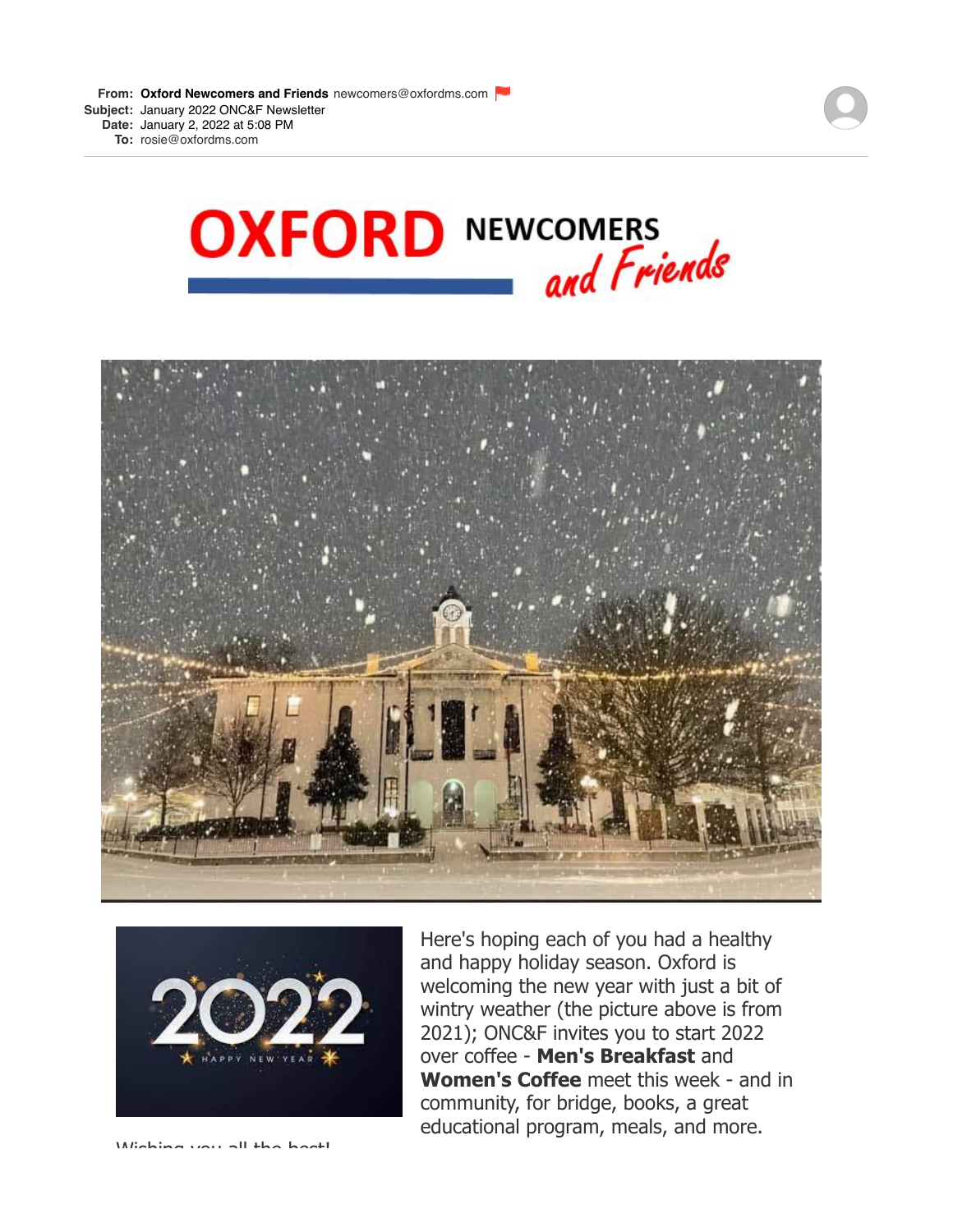# **ONC&F JANUARY 2022 CALENDAR**

#### **PLEASE NOTE: ONC&F members and first-time visitors who are [fully vaccinated](https://r20.rs6.net/tn.jsp?f=0019ijQf8TjVjGSFJ0NkMk777q98r8Eb9CKTnVfyACOS0x6UnOTqQgovU_dMRV83MtvM9XF6QVs3hQsmVtAQoxhn-gXjFvCLyyeMASX9nx6SqY_mkeA8vXt56x-Im_q4ibbSSqdY50Hc40hGxGOGU0ttdS_lz-D1XG0ptPRb4IMNU5rDu2Flog9DDDsnBYo4rlTFBDUyGvk96ezqSUQH-hSOjJJViBmFHR9uFMzNwvnNJ4=&c=iFjXVSTgzANd0bYpLgLQY9BTCp2i7Pwby0miV2uPw0Y4-cN0G1aHpg==&ch=kje5IWyuKbd9_rNBfc3JqS38BkMXwthKyRhOyTNn7lYL0ky1iTD3fQ==) against COVID-19 (at least two weeks past your final shot) are welcome to attend in-person ONC&F events and gatherings**.

Monday, Jan 3, 7:00 am, **Men's Breakfast**, The Beacon Thursday, Jan 6, 7:00 am, **Men's Breakfast**, The Beacon Friday, Jan 7, 9:00 am, **Women's Coffee**, Panera Monday, Jan 10, 7:00 am, **Men's Breakfast**, The Beacon Tuesday, Jan 11, 11:30 am, **Ladies Who Lunch,** Walk-On's Sports Bistreaux Tuesday, Jan 11, 1:00 pm, **Mary Poole Bridge Club**, OU-Methodist Tuesday, Jan 11, 2:00 pm, **Better Read than Dead**, Howell Activity Center Wednesday, Jan 12, 10:00 am, **Educational Program,** Zoom Thursday, Jan 13, 7:00 am, **Men's Breakfast**, The Beacon Monday, Jan 17, **Martin Luther King Day** Monday, Jan 17, 7:00 am, **Men's Breakfast**, The Beacon Monday, Jan 17, 4:00 pm, **Reading Faulkner,** Zoom Thursday, Jan 20, 7:00 am, **Men's Breakfast**, The Beacon Thursday, Jan 20, 1:00 pm, **Needlers,** Coach Howell Activity Center Thursday, Jan 20, 2:00 pm, **Book Club One**, Zoom Friday, Jan 21, 9:00 am, **Women's Coffee**, Panera Monday, Jan 24, 7:00 am, **Men's Breakfast**, The Beacon Tuesday, Jan 25, 1:00 pm, **Mary Poole Bridge Club**, OU-Methodist Tuesday, Jan 25, 11:30 am, **Lunch Bunch,** Phillips Grocery Thursday, Jan 27, 7:00 am, **Men's Breakfast**, The Beacon Monday, Jan 31, 7:00 am, **Men's Breakfast**, The Beacon

Questions? See below for program details and contact information.

# **VACANCY: ONC&F COMMUNICATIONS CHAIR/NEWSLETTER EDITOR**

If you love knowing what's happening before anyone else, have three or four hours a month for volunteering, and enjoy word play, this is the opportunity you've been waiting for! Former newsletter editor Michelle Harvey will teach you everything you need to know (which won't take long!) and you'll be ready to let your creative literary juices flow for ONC&F! Contact Michelle Harvey at [mmautheharvey@att.net](mailto:mmharvey@olemiss.edu) or ONC&F President Jonell McGivern at [jonell52@att.net](mailto:jonell52@att.net)

**DUES ARE DUE**: The ONC&F membership year runs January to December, and 2022 dues of \$20 per person are due now. Click **[here](https://r20.rs6.net/tn.jsp?f=0019ijQf8TjVjGSFJ0NkMk777q98r8Eb9CKTnVfyACOS0x6UnOTqQgovRWykluvEUHYyyApVcNVZnP2kRDHP4PEFVLBOZ5yFV5zQFkLuk1047lOxJIcfeu9ONu4eliRrNh0Qm1LyWMUy4y3cGejIBTIZ4-G0aAXJUAH6DzmxwXHOB4vCktRhHomrXJDEGt7sRb0hnqojxqzPOg8E1DWBkqr8e7F8_F6LTuiwHbUHazpWIM=&c=iFjXVSTgzANd0bYpLgLQY9BTCp2i7Pwby0miV2uPw0Y4-cN0G1aHpg==&ch=kje5IWyuKbd9_rNBfc3JqS38BkMXwthKyRhOyTNn7lYL0ky1iTD3fQ==)** for the link to the renewal form and information on where to send your check. Here's to 2022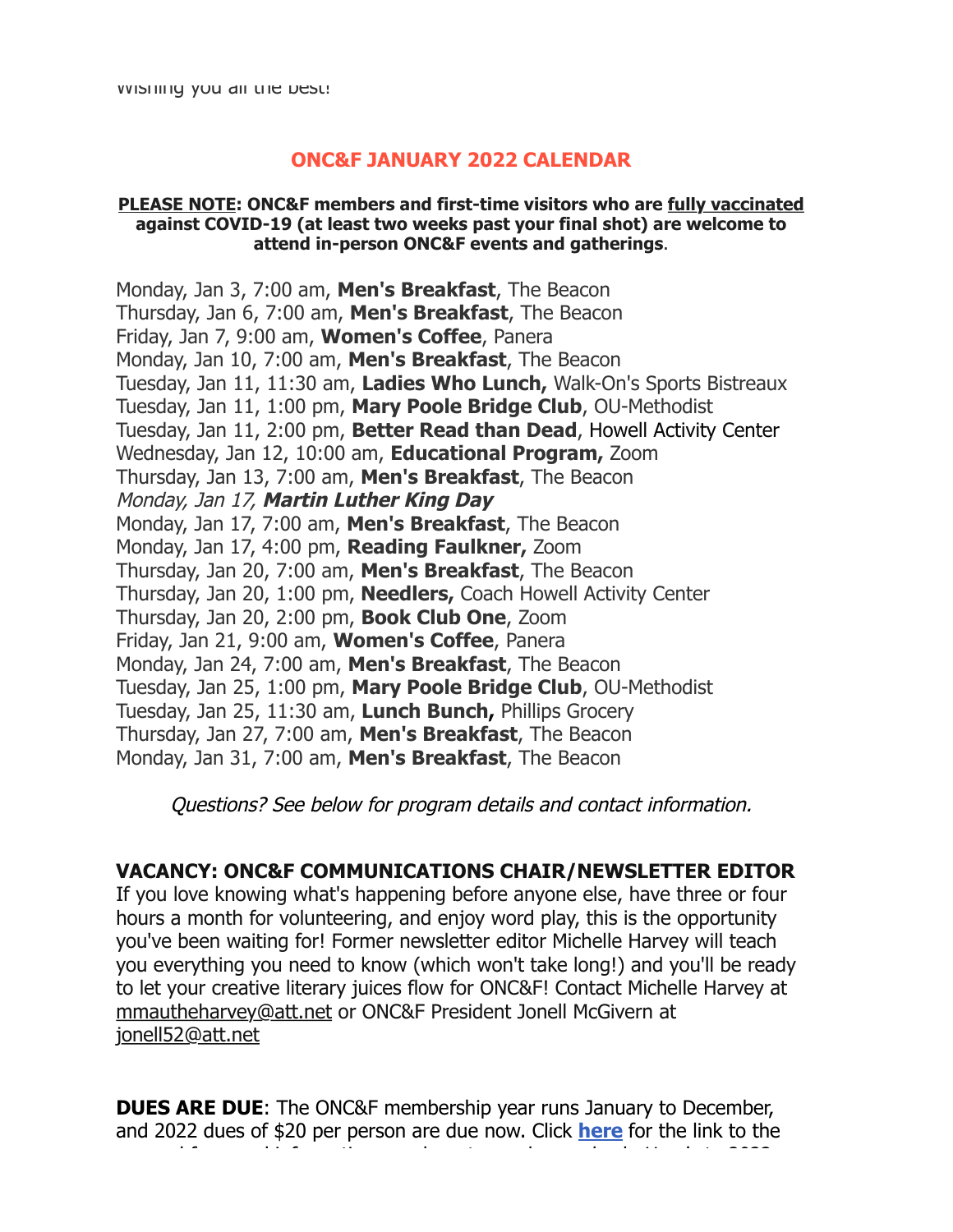renewal form and information on where to send your check. Here's to 2022 being the year when gathering with friends becomes something we're all able to do on a regular basis. If you have questions, please reach out to Membership Chair Nellanne Davis: (662) 380-5672 or [nellanned@aol.com](mailto:nellanned@aol.com)

**5 O'CLOCK ON THE SQUARE** is taking a break while we wait out Omicron and wintry weather!! Watch this space for future events!! Send questions or suggestions to ONC&F social director Bonnie Siebert, [bonnie1017@aol.com](mailto:bonnie1017@aol.com)

**BETTER READ THAN DEAD** will meet at the Coach Howell Activity Center on TUESDAY, January 11 at 2:00 pm (NOTE NEW MEETING DATE!) The book for discussion will be A Red Death by Walter Mosley. When an income tax officer makes him an offer he can't refuse, Easy Rawlins is forced out of retirement and into the infiltration of his local church, the First African Baptist, and the surveillance of local radicals. Murderers strike and Easy becomes the prime suspect of the Los Angeles Police Department, who lose no sleep over the fate of "freelance" private eyes. We've met Easy before in Devil in a Blue Dress…so the story continues. All are welcome! If you would like to join in, just email chair Nancy Muller at [maytarie@att.net.](mailto:maytarie@att.net) Or just show up!

**BOOK CLUB ONE:** January's book selection is *The Lincoln Highway* by Amor Towles. Set over the course of ten riveting days, it is the story of four boys on an unforgettable road trip with fascinating detours along the way. Book Club One will meet on Zoom on Thursday, January 20th (our customary third Thursday of the month) at 2:00 pm. Click **[HERE](https://r20.rs6.net/tn.jsp?f=0019ijQf8TjVjGSFJ0NkMk777q98r8Eb9CKTnVfyACOS0x6UnOTqQgovYw8JwSjl_A_SB_-AypDsc4_xjsKmGoLJNELaXOWkWXc7BcZyxUqd3mOz0aSb9mG1Mf1KVPEJjHS9fd-crdou36qN8eg0vWeKgsk5S-mbN-h&c=iFjXVSTgzANd0bYpLgLQY9BTCp2i7Pwby0miV2uPw0Y4-cN0G1aHpg==&ch=kje5IWyuKbd9_rNBfc3JqS38BkMXwthKyRhOyTNn7lYL0ky1iTD3fQ==)** to join us, or go to [https://Zoom.us](https://r20.rs6.net/tn.jsp?f=001JF9TOYYxMKZ0Q76heqzdyIJQ02ARzHOgOKD-54bv3bDySO2K0KMb4FTH2EO5Aw5UCDlxUU72S58eB3WuPVh5nkh3CYbKO8_3yJuTCskCMC3I2Pupd0JQnY7ZXo-X5kKppo9fX8CfMgg=&c=OKQVG6BzjZml6Rx2fr8joIEGeL8k021JNu4BzLAspfH5paNINmlkyw==&ch=loWDd_1yIGlia3KJjutjKvthE_dCJ-zoaRm0dn_Xx-XNtERKqtz7EQ==) and enter Meeting ID: 680 808 8404. All Newcomers and friends are welcome! Chair: Debra Guyton, [debraguyton@bellsouth.net,](mailto:debraguyton@bellsouth.net) (251) 490-6690.

**EDUCATIONAL PROGRAM:** Please join us on Wednesday, January 12th via Zoom for a timely and intriguing topic, **Gerrymandering: Public Policy and the Law.** What is gerrymandering? How is it achieved? Is it legal? Get answers to these questions and more. Speakers will include Hans Sinha, UM Clinical Professor of Law and Director of the Clinical Externship Program. Click **[here](https://r20.rs6.net/tn.jsp?f=0019ijQf8TjVjGSFJ0NkMk777q98r8Eb9CKTnVfyACOS0x6UnOTqQgovf4tLLrCnYYjOG8jci6ziFVFQbL6NuR2qsF3oTAgJmgmhCx1xCtMG7rin0g49CnBDsnHEQV7BpeR4VZK_8U1m5Dkn51jK7uEE1wpQRyMWXWkZMYrdwv3aRMEefR6m28tCti7T1A61-TTW-d8w529n4mJxz09SgshVNbyYlySek_e&c=iFjXVSTgzANd0bYpLgLQY9BTCp2i7Pwby0miV2uPw0Y4-cN0G1aHpg==&ch=kje5IWyuKbd9_rNBfc3JqS38BkMXwthKyRhOyTNn7lYL0ky1iTD3fQ==)** [t](https://r20.rs6.net/tn.jsp?f=0019ijQf8TjVjGSFJ0NkMk777q98r8Eb9CKTnVfyACOS0x6UnOTqQgovf4tLLrCnYYjOG8jci6ziFVFQbL6NuR2qsF3oTAgJmgmhCx1xCtMG7rin0g49CnBDsnHEQV7BpeR4VZK_8U1m5Dkn51jK7uEE1wpQRyMWXWkZMYrdwv3aRMEefR6m28tCti7T1A61-TTW-d8w529n4mJxz09SgshVNbyYlySek_e&c=iFjXVSTgzANd0bYpLgLQY9BTCp2i7Pwby0miV2uPw0Y4-cN0G1aHpg==&ch=kje5IWyuKbd9_rNBfc3JqS38BkMXwthKyRhOyTNn7lYL0ky1iTD3fQ==)o join the Zoom meeting, or go to [https://Zoom.us](https://r20.rs6.net/tn.jsp?f=001JF9TOYYxMKZ0Q76heqzdyIJQ02ARzHOgOKD-54bv3bDySO2K0KMb4FTH2EO5Aw5UCDlxUU72S58eB3WuPVh5nkh3CYbKO8_3yJuTCskCMC3I2Pupd0JQnY7ZXo-X5kKppo9fX8CfMgg=&c=OKQVG6BzjZml6Rx2fr8joIEGeL8k021JNu4BzLAspfH5paNINmlkyw==&ch=loWDd_1yIGlia3KJjutjKvthE_dCJ-zoaRm0dn_Xx-XNtERKqtz7EQ==), enter Meeting ID: 867 8343 6756, and when prompted, Passcode: 449417 Questions? Contact chair Don Mason, [dmason222@gmail.com](mailto:dmason222@gmail.com)

**LADIES WHO LUNCH** is a group of ONC&F ladies who meet the second Tuesday of each month at varied local restaurants in and around Oxford. Join us Tuesday, January 11th at 11:30 at the new Walk-On's Sports Bistreaux, 1737 B University Ave. An RSVP text is appreciated but not mandatory; please send to Nena Mutersbaugh, (918) 906-8811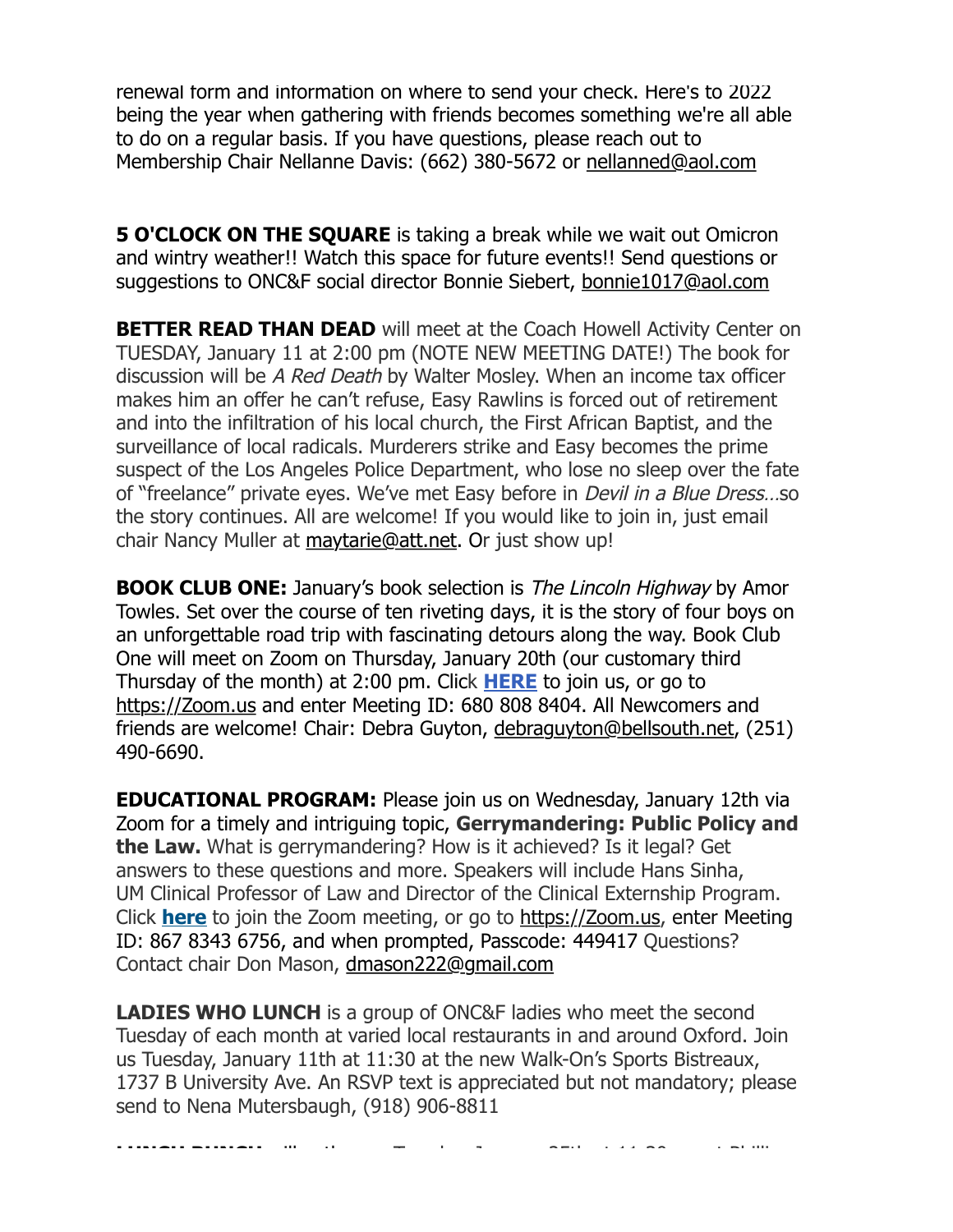**LUNCH BUNCH** will gather on Tuesday, January 25th at 11:30 am at Phillips Grocery, 2406 S Lamar Blvd. Lunch Bunch is for singles and couples -- a fun time to visit with other ONC&F members over your midday meal. All are always welcome! Questions? Contact Buck Ladner, [ladner2003@yahoo.com](mailto:ladner2003@yahoo.com) or (662) 801-1371

**MARY POOLE BRIDGE CLUB** offers the opportunity to gather and play bridge with other ONC&F card lovers every 2nd and 4th Tuesday (January 11th and 25th) at 1:00 pm. Find us in Room 214 at Oxford University United Methodist Church, 424 S 10th St. This is a casual group that welcomes players of all skill levels -- we will help you learn if you are a beginner! If you're new to the group, please contact Carol Rawlings in advance at (731) 610-0251 or [marypoolebridgeclub@gmail.com,](mailto:marypoolebridgeclub@gmail.com) so she can make sure all have partners.

**MEN'S BREAKFAST:** Men gather for breakfast every Monday and Thursday at 7:00 am at The Beacon, 1200 N. Lamar Blvd. Come when you can. All are welcome. Join us for fun and great fellowship. Questions? Contact Buck Ladner, [ladner2003@yahoo.com](mailto:ladner2003@yahoo.com) or (662) 801-1371

**NEEDLERS** will meet at the Coach Howell Activity Center, 396 Price Street, on Thursday, January 20, at 1:00 pm. Bring your knitting needles or your stitching needles and come have fun with a group of passionate ladies. We are always open to new members. Contact Nancy Muller at [maytarie@att.net](mailto:maytarie@att.net) for more information.

**OXWINE** is taking a pause in January, with plans to regather next month! Questions? Ask Michelle Harvey, mmautheharvey@att.net

**READING FAULKNER** will meet on Monday, January 17, at 4:00 pm via Zoom. We will be discussing the short stories that comprise the first and second sections of *Collected Stories of William Faulkner:* "The Country" and "The Village." To join the Zoom meeting, click **[HERE](https://r20.rs6.net/tn.jsp?f=0019ijQf8TjVjGSFJ0NkMk777q98r8Eb9CKTnVfyACOS0x6UnOTqQgovf4tLLrCnYYjY0bxjRgcRCZOiqAfld-Vzj76r59M6hczda0HtgpJoD4oFceCsbr6PRnD78HkygSSnZgaAx74yJ3do4E3azNCKrtjOdcQGlcNR4123Bcv8k8=&c=iFjXVSTgzANd0bYpLgLQY9BTCp2i7Pwby0miV2uPw0Y4-cN0G1aHpg==&ch=kje5IWyuKbd9_rNBfc3JqS38BkMXwthKyRhOyTNn7lYL0ky1iTD3fQ==)** or go to [https://Zoom.us](https://r20.rs6.net/tn.jsp?f=001JF9TOYYxMKZ0Q76heqzdyIJQ02ARzHOgOKD-54bv3bDySO2K0KMb4FTH2EO5Aw5UCDlxUU72S58eB3WuPVh5nkh3CYbKO8_3yJuTCskCMC3I2Pupd0JQnY7ZXo-X5kKppo9fX8CfMgg=&c=OKQVG6BzjZml6Rx2fr8joIEGeL8k021JNu4BzLAspfH5paNINmlkyw==&ch=loWDd_1yIGlia3KJjutjKvthE_dCJ-zoaRm0dn_Xx-XNtERKqtz7EQ==) and enter Meeting ID: 814 6491 8577. To join the group or for more information, please contact Dianne Fergusson at (662) 236-4670 or [sdsferg@bellsouth.net](mailto:sdsferg@bellsouth.net.)

**WOMEN'S COFFEE**: Let's start 2022 by getting together for coffee on first and third Friday in January (January 7th and January 21st) at Panera Bread, 1902 Jackson Avenue. Look forward to seeing everyone. Chair: Nellanne Davis (318) 447-0038, or [nellanned@aol.com](mailto:nellanned@aol.com)

# **JANUARY GARDENING TIP**

.. ...Happy New Year! 2021 was certainly one for the books, and although I don't typically like to wish time away, I'm happy to see this one come to a close! As I'm writing this, my forsythias are beginning to bloom, I still have blooms on my Encore azaleas, and my reblooming irises are covered with buds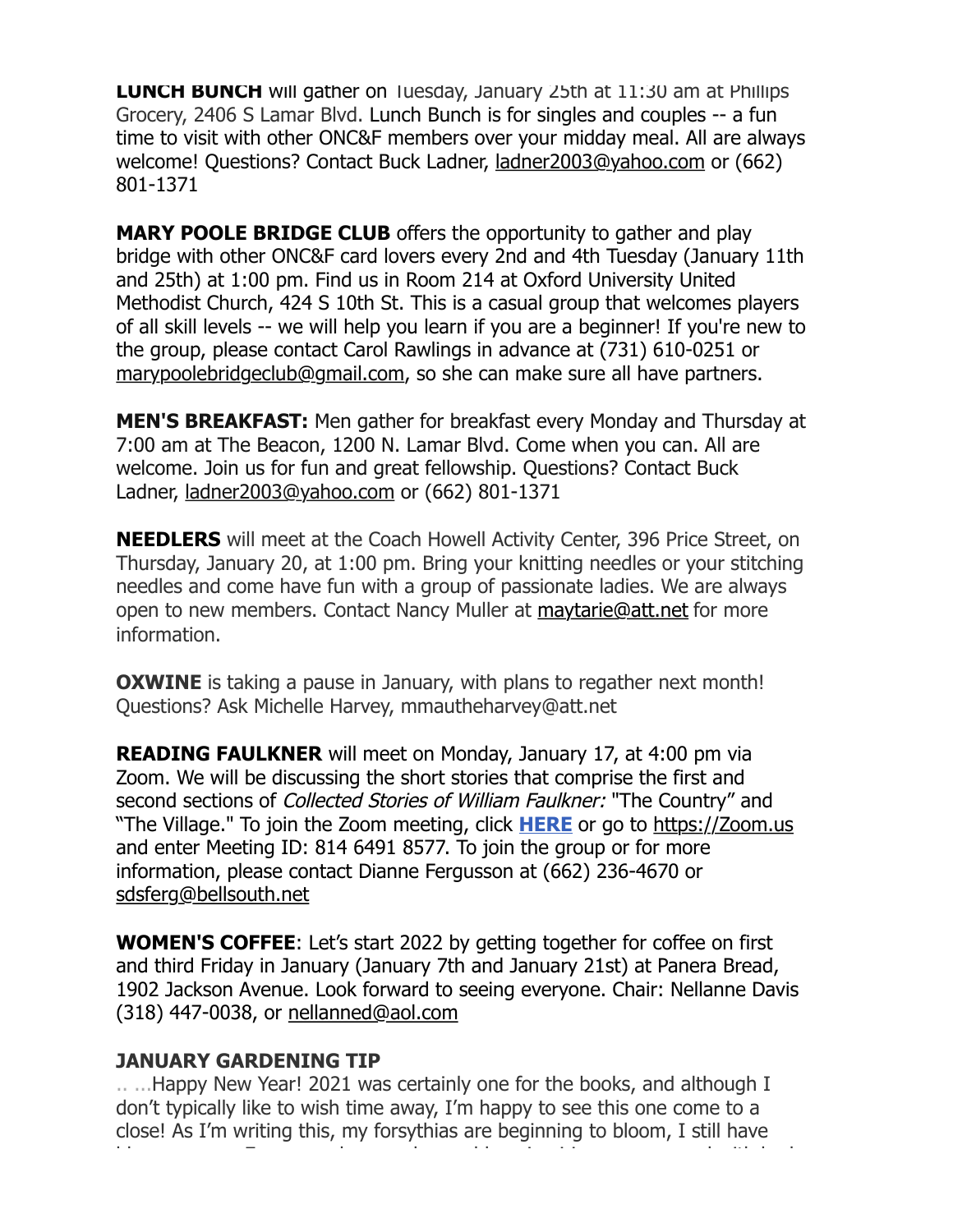blooms on my Encore azaleas, and my reblooming irises are covered with buds that are just about to blossom! I'm going to cut them tomorrow and see if I can get them to bloom in a vase because, of course, we're on the cusp of several days with lows in the twenties! Although the weather has been a bit crazy this year, and it looks like we're entering a new phase of the pandemic, I choose to remain optimistic that 2022 will be a better year. I hope we all find this new year filled with peace, hope, kindness and good health.

. ....For those of you who are trying to keep your Christmas poinsettias alive and well, they need bright indirect light, and are sensitive to extreme temperatures. Daytime temperatures between 65-80 degrees, and night time temperatures around 60 degrees will provide perfect conditions to keep them growing. Do not keep them next to a window on a cold night or in a place that gets a lot of drafts. When watering, allow them to drain properly and dry out slightly between waterings. However, don't allow them to become too dry, or they will begin to drop leaves.

.. ...At this time of year, I like to start planning upcoming projects for our lawn and garden. Cold winter days provide the perfect time to browse through seed and plant catalogs, sketch out landscaping designs, and make decisions about planting materials that will be needed in the spring. There were a number of plants that were in short supply last year, so you may want to order early to ensure you are able to locate specific plants or seeds. When making these decisions, I urge you to do your research on the plants you're considering, and pay close attention to size and growth patterns. The number one reason that people have to have plants removed from their landscape is because they have overgrown the location. If you have plants that need to be moved, for the best result, I recommend that you plan ahead and select and prepare a new location to move and replant them very early in the spring.

... ..January is also a good time to clean and sharpen garden tools and mower blades and check the condition of your garden sprayers. When you have days that are not windy and are above freezing, it is a good time to spray broadleaved evergreens with dormant oil to control scale, and this is also the time to prune Nandina. Please remember to also remove berries from your Nandina plants. The berries are poisonous for gorge feeding birds such as Cedar Waxwings. In January, you can still set out trees and shrubs as well as Sweet Peas, Poppies, and Larkspur. If you haven't done so already, remember to protect tender vegetation with a fresh layer of mulch.

.. ...Bird lovers, please don't forget to keep your feeders stocked, and keep a fresh supply of water accessible for our feathered friends!

> Stay Warm and Happy Gardening! ~~ Karen Travillo, Master Gardener, Lafayette Co.

\*Just a reminder: As a service to the community, Master Gardeners are available to help with any of your gardening problems. Just contact the Lafayette County Extension Office to set up a home consultation. This service is free.